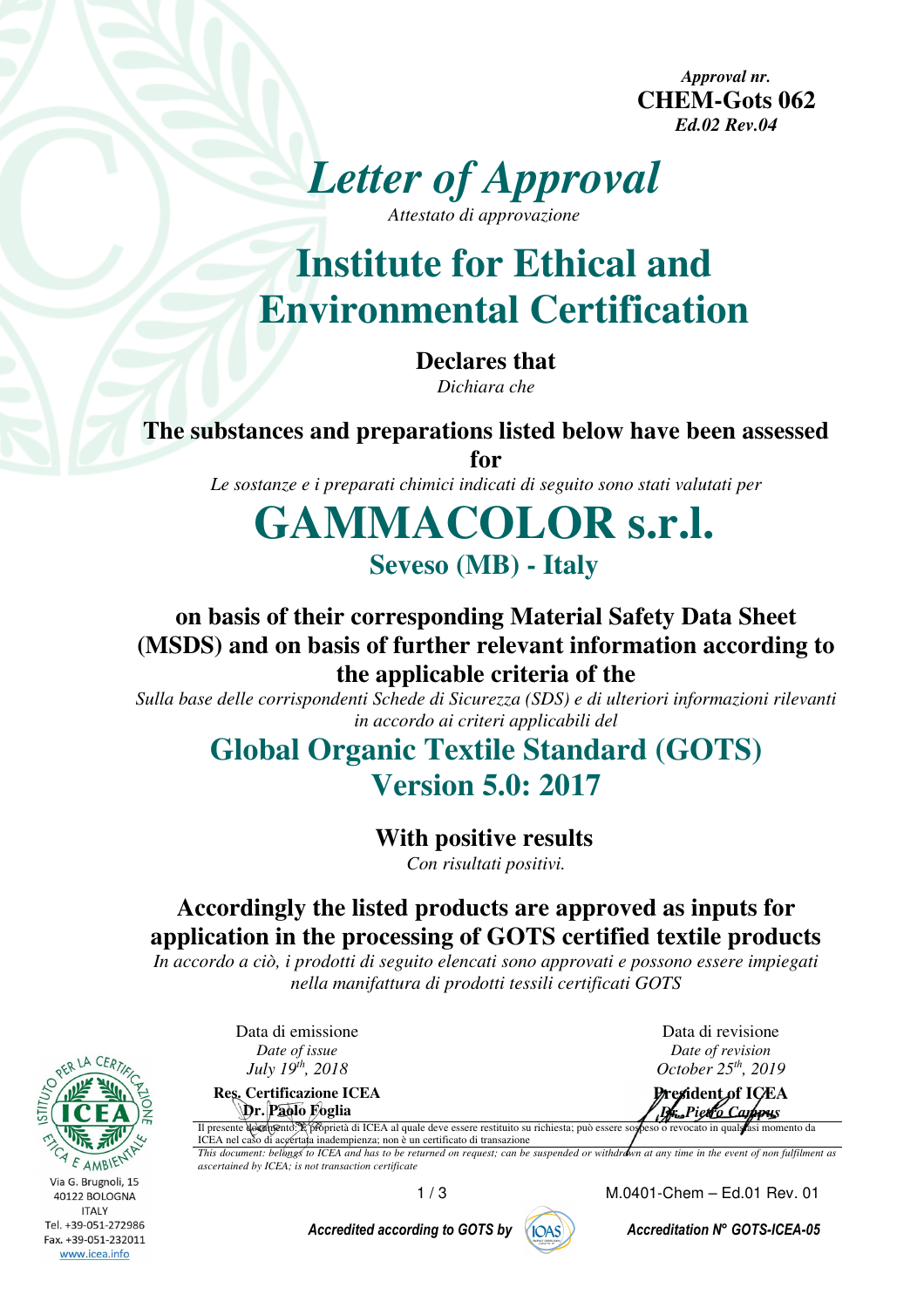*Approval nr.*  **CHEM-Gots 062**  *Ed.02 Rev.04* 

#### **ANNEX**

**Approved chemical substances and preparations for production and ennobling of organic textile products according with the requirements of Global Organic Textile Standard (GOTS) – 5.0: 2017** 

| Ausiliari tessili – Textile auxiliaries |                         |                                 |                     |                        |                            |
|-----------------------------------------|-------------------------|---------------------------------|---------------------|------------------------|----------------------------|
| <b>Commercial name</b>                  | <b>Type/Utilisation</b> | <b>Type/Utilisation</b><br>[EN] | Date of<br>approval | Date of<br><b>MSDS</b> | Comments /<br>restrictions |
| <b>GAMMAFLOUR EXTRA</b>                 | Agente cationico        | Cationic agent                  | 30-set-19           | set-19                 |                            |
| <b>GAMMASOFT SC</b>                     | ammorbidente            | Softener                        | 30-set-19           | set-19                 |                            |
| <b>MICROEMULSIONE SV</b>                | Ammorbidente            | Softener                        | 30-set-19           | set-19                 |                            |

| <b>Coloranti - Dyes</b>                    |                                 |                                 |                     |                        |                            |
|--------------------------------------------|---------------------------------|---------------------------------|---------------------|------------------------|----------------------------|
| Commercial name                            | <b>Type/Utilisation</b><br>[IT] | <b>Type/Utilisation</b><br>[EN] | Date of<br>approval | Date of<br><b>MSDS</b> | Comments /<br>restrictions |
| ARANCIO BRILL.                             | Colorante al tino               | Vat dye                         | $7$ -mar-18         | $dic-17$               |                            |
| <b>GAMMANTHREN GR 100%:</b>                |                                 |                                 |                     |                        |                            |
| ARANCIO DIRETTO LUCE EGL                   | Colorante diretto               | Direct dye                      | 7-mar-18            | gen-18                 |                            |
| ARANCIO GAMMAZOL R 3R                      | colorante reattivo              | Reactive dye                    | 30-set-19           | $apr-19$               |                            |
| ARANCIO GAMMAZOL W 3R                      | Colorante reattivo              | Reactive dye                    | 19-lug-18           | giu-17                 |                            |
| ARANCIO ORO GAMMANTHREN<br>3G              | Colorante al tino               | Vat dye                         | 19-lug-18           | $nov-17$               |                            |
| BENZONEROLO 1500%                          | Colorante diretto               | Direct dye                      | 16-lug-19           | giu-19                 |                            |
| <b>BLEU BRILL. GAMMAZOL R</b><br>SPECIAL   | Colorante reattivo              | Reactive dye                    | $1-feb-19$          | nov-18                 |                            |
| BLEU DIRETTO LUCE 4GL 300%                 | Colorante Diretto               | Direct dye                      | 27-giu-17           | apr-17                 |                            |
| <b>BLEU GAMMANTHREN CLF</b>                | Colorante al tino               | Vat dye                         | $7 - 18$            | $dic-17$               |                            |
| BLEU SCURO GAMMANTHREN<br><b>BOA</b>       | Colorante al tino               | Vat dye                         | 10-nov-17           | apr-17                 |                            |
| BLU BRILL. GAMMAZOL FNG                    | colorante reattivo              | Reactive dye                    | 30-set-19           | lug-19                 | $AOX < 1\%$                |
| <b>BLU DIRETTO LUCE BRR EXTRA</b><br>CONC. | Colorante Diretto               | Direct dye                      | 27-giu-17           | mar-17                 |                            |
| BLU DIRETTO LUCE GLF                       | Colorante diretto               | Direct dye                      | 30-set-19           | lug-19                 |                            |
| <b>BLU GAMMANTHREN RS</b>                  | Colorante al tino               | Vat dye                         | 10-nov-17           | $nov-16$               |                            |
| <b>BLU GAMMAZOL FL-R</b>                   | Colorante reattivo              | Reactive dye                    | 21-apr-17           | mar-17                 | AOX <1%, Cu 3,3%           |
| <b>BLU GAMMAZOL HB</b>                     | Colorante reattivo              | Reactive dye                    | 7-mar-18            | $apr-17$               | Cu 2%, AOX <1%             |
| <b>BLU MARINO SUPERFIX BF</b><br>150%      | Colorante reattivo              | Reactive dye                    | $1-feb-19$          | $nov-18$               | AOX < 1%                   |
| <b>BORDO' GAMMANTHREN HRR</b>              | Colorante al tino               | Vat dye                         | 10-nov-17           | $lug-16$               |                            |
| BRUNO GAMMANTHREN BR                       | Colorante al tino               | Vat dye                         | 10-nov-17           | giu-17                 |                            |
| <b>BRUNO GAMMANTHREN G</b>                 | Colorante al tino               | Vat dye                         | 10-nov-17           | $g$ iu-16              |                            |
| <b>BRUNO GAMMANTHREN GG</b>                | Colorante al tino               | Vat dye                         | 10-nov-17           | giu-17                 | AOX 0,55%                  |
| <b>BRUNO GAMMANTHREN R</b>                 | Colorante al tino               | Vat dye                         | 19-lug-18           | $dic-17$               |                            |
| BRUNO SOLIDO ACIDO 5RN                     | Colorante acido                 | Acid dye                        | $1-feb-19$          | $dic-18$               |                            |
| DARK BLUE GAMMAZOL W-R                     | colorante reattivo              | Reactive dye                    | 30-set-19           | set-19                 | $AOX < 1\%$                |
| DEEP CHERRY GAMMAZOL R-D                   | Colorante reattivo              | Reactive dye                    | 10-nov-17           | nov-17                 |                            |
| DEEP ORANGE GAMMAZOL R-<br>4R              | colorante reattivo              | Reactive dye                    | 30-set-19           | set-19                 | $AOX < 1\%$                |
| GAMMAZOL RED R-B                           | colorante reattivo              | Reactive dye                    | 30-set-19           | lug-19                 | $AOX < 1\%$                |
| <b>GIALLO DIRETTO LUCE 4GL</b><br>:200%    | Colorante diretto               | Direct dye                      | 1-feb-19            | $nov-18$               |                            |
| GIALLO DIRETTO LUCE RL/86                  | Colorante diretto               | Direct dye                      | 27-giu-17           | $apr-17$               |                            |
| GIALLO GAMMAFIX H-4R                       | Colorante reattivo              | Reactive dye                    | 21-apr-17           |                        | nov-16 AOX <1%             |

Via G. Brugnoli, 15 40122 BOLOGNA **ITALY** Tel. +39-051-272986 Fax. +39-051-232011 www.icea.info

PER LA  $CF$ 

> $\mathcal{F}$ AMB



2 / 3 M.0401-Chem – Ed.01 Rev. 01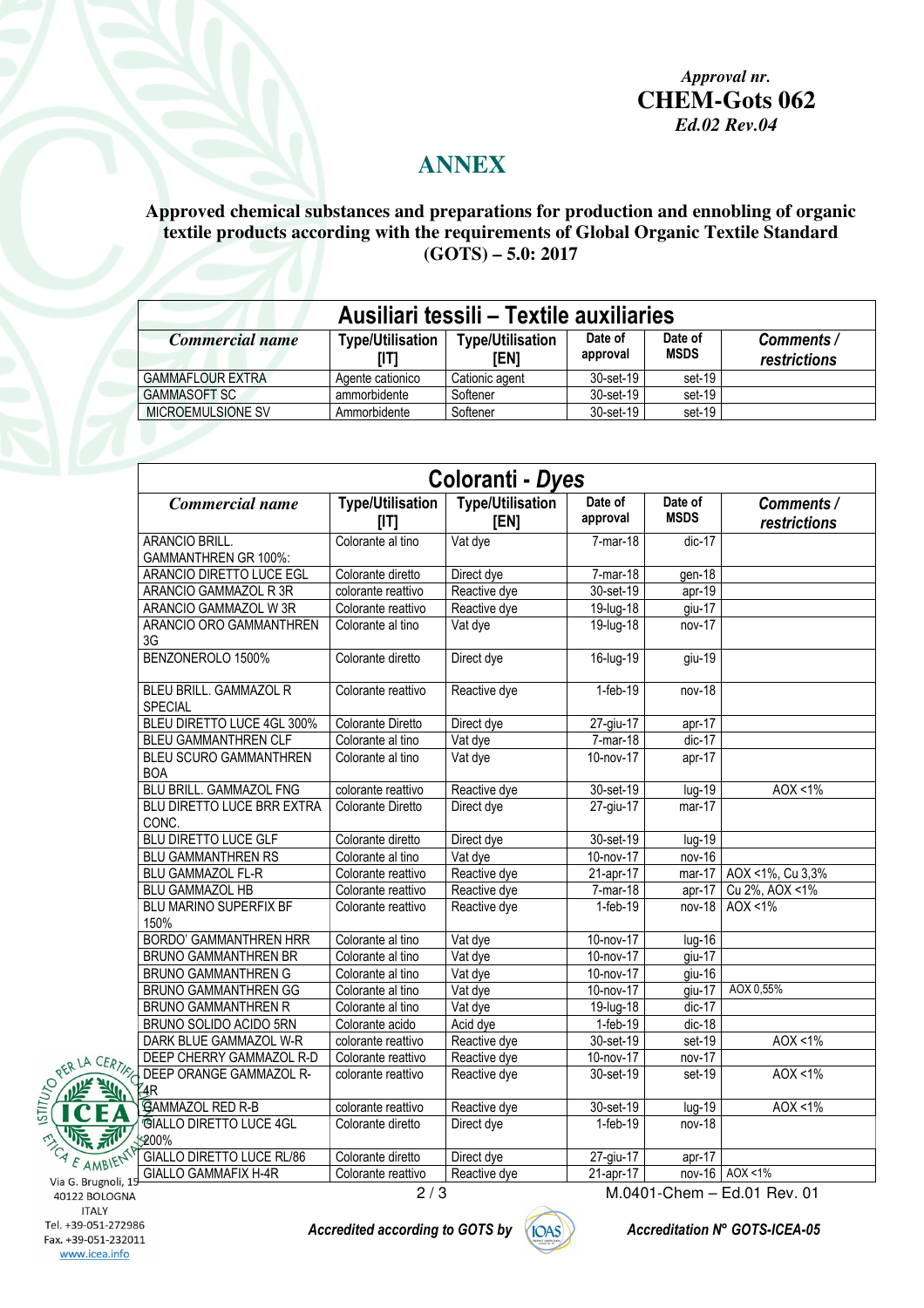*Approval nr.*  **CHEM-Gots 062** 

*Ed.02 Rev.04* 

| Coloranti - Dyes                                  |                                 |                                 |                         |                        |                            |
|---------------------------------------------------|---------------------------------|---------------------------------|-------------------------|------------------------|----------------------------|
| <b>Commercial name</b>                            | <b>Type/Utilisation</b><br>[IT] | <b>Type/Utilisation</b><br>[EN] | Date of<br>approval     | Date of<br><b>MSDS</b> | Comments /<br>restrictions |
| <b>GIALLO GAMMANTHREN 3RT</b>                     | Colorante al tino               | Vat dye                         | 7-mar-18                | nov-17                 |                            |
| <b>GIALLO GAMMANTHREN 5GF</b>                     | Colorante al tino               | $\overline{V}$ at dye           | 10-nov-17               | apr-17                 |                            |
| <b>GIALLO GAMMANTHREN GCN</b>                     | Colorante al tino               | Vat dye                         | 19-lug-18               | $dic-17$               |                            |
| GIALLO GAMMAZOL FL-2R                             | Colorante reattivo              | Reactive dye                    | 21-apr-17               | mar-17                 |                            |
| GIALLO GAMMAZOL H RN 200%                         | Colorante reattivo              | Reactive dye                    | 21-apr-17               | $mar-17$               |                            |
| <b>GIALLO GAMMAZOL LS 4G</b>                      | Colorante reattivo              | Reactive dye                    | 10-nov-17               | $ott-17$               |                            |
| <b>GIALLO GAMMAZOL RRN</b>                        | Colorante reattivo              | Reactive dye                    | 7-mar-18                | $dic-17$               | $AOX < 1\%$                |
| GIALLO ORO GAMMAZOL RB                            | Colorante reattivo              | Reactive dye                    | 21-apr-17               | nov-16                 | AOX <1%                    |
| <b>GIALLO ORO GAMMAZOL RNL</b><br>150%            | Colorante reattivo              | Reactive dye                    | 10-nov-17               | feb-17                 |                            |
| <b>GIALLO REATTIVO ED-R</b>                       | Colorante reattivo              | Reactive dye                    | 30-set-19               | set-19                 | AOX < 1%                   |
| GIALLO SUPERFIX 3RF 150%                          | Colorante reattivo              | Reactive dye                    | 30-set-19               | set-19                 |                            |
| <b>GRIGIO GAMMANTHREN CL</b>                      | Colorante al tino               | Vat dye                         | 10-nov-17               | giu-17                 |                            |
| MARINO GAMMAZOL WB                                | Colorante reattivo              | Reactive dye                    | 10-nov-17               | giu-17                 |                            |
| NERO DIRETTO G 165%                               | Colorante diretto               | Direct dye                      | 25-ott-19               | $mag-19$               |                            |
| NERO DIRETTO GAMMANTHREN<br><b>RB</b>             | Colorante al tino               | Vat dye                         | $\overline{10}$ -nov-17 | nov-17                 | AOX < 1%                   |
| NERO DIRETTO R/N                                  | Colorante diretto               | Direct dye                      | 30-set-19               | set-19                 |                            |
| NERO GAMMANTHREN BB LIQ.                          | Colorante al tino               | Vat dye                         | 5-mar-19                | nov-18                 |                            |
| NERO GAMMAZOL B 150%                              | Colorante reattivo              | Reactive dye                    | 10-nov-17               | mar-17                 |                            |
| NERO GAMMAZOL HBG                                 | Colorante reattivo              | Reactive dye                    | 21-apr-17               | gen-17                 |                            |
| NERO GAMMAZOL N 75% LIQ                           | Colorante reattivo              | Reactive dye                    | 10-nov-17               | $mar-17$               | AOX < 1%                   |
| NERO GAMMAZOL V NN                                | Colorante reattivo              | Reactive dye                    | 19-lug-18               | feb-18                 |                            |
| OLIVA GAMMANTHREN R                               | Colorante al tino               | Vat dye                         | 19-lug-18               | $dic-17$               |                            |
| ROSA DIRETTO LUCE LR                              | Colorante diretto               | Direct dye                      | $1-feb-19$              | $nov-18$               |                            |
| ROSSO DIRETTO LUCE BRILL.3B                       | Colorante diretto               | Direct dye                      | 30-set-19               | $Iug-19$               |                            |
| ROSSO DIRETTO LUCE F4BL                           | Colorante diretto               | Direct dye                      | 1-feb-19                | set-18                 |                            |
| ROSSO GAMAMZOL WB 120                             | Colorante reattivo              | Reactive dye                    | 21-apr-17               | nov-16                 | $AOX < 1\%$                |
| ROSSO GAMMANTHREN FBB                             | Colorante al tino               | Vat dye                         | 10-nov-17               | apr- $1\overline{7}$   |                            |
| ROSSO GAMMAZOL FL-2BL                             | Colorante reattivo              | Reactive dye                    | 21-apr-17               | $mar-17$               | $AOX < 1\%$                |
| ROSSO GAMMAZOL H FN                               | Colorante reattivo              | Reactive dye                    | 10-nov-17               | nov-17                 | $AOX < 1\%$                |
| ROSSO GAMMAZOL RBL 133%                           | Colorante reattivo              | Reactive dye                    | 10-nov-17               | mar-17                 | $AOX < 1\%$                |
| ROSSO REATTIVO ED-3B                              | Colorante reattivo              | Reactive dye                    | $30$ -set-19            | set-19                 | AOX <1%<br>AOX < 1%        |
| ROSSO SCURO GAMMAZOL SB                           | Colorante reattivo              | Reactive dye                    | 19-lug-18               | $gen-18$               |                            |
| ROSSO SUPERFIX 3BF 150%                           | Colorante reattivo              | Reactive dye                    | 30-set-19               | $lug-19$               | AOX <1%                    |
| ROSSO SUPERFIX GF 150%                            | Colorante reattivo              | Reactive dye                    | 1-feb-19                | $nov-18$               |                            |
| RUBINO GAMMANTHREN R<br>150%                      | Colorante al tino               | Vat dye                         | 19-lug-18               | nov-17                 |                            |
| RUBY GAMMAZOL R-3B                                | colorante reattivo              | Reactive dye                    | 30-set-19               | set-19                 | $AOX < 1\%$                |
| <b>SCARLATTO BRILL.</b><br><b>GAMMANTHREN EFR</b> | Colorante al tino               | Vat dye                         | 10-nov-17               | giu-17                 |                            |
| SCARLATTO DIRETTO LUCE B                          | Colorante diretto               | Direct dye                      | 27-giu-17               | giu-17                 |                            |
| SCARLATTO GAMMAZOL E2GA                           | colorante reattivo              | Reactive dye                    | 30-set-19               | set-19                 | $AOX < 1\%$                |
| VERDE BRILL. GAMMANTHREN<br><b>FFB</b>            | Colorante al tino               | Vat dye                         | 10-nov-17               | $g$ iu-17              |                            |
| VERDE OLIVA GAMMANTHREN<br>B 150%                 | Colorante al tino               | Vat dye                         | 10-nov-17               | mag-17                 |                            |

Total number of inputs (colourants / textile auxiliaries) listed on this letter of approval: **74**.



Accredited according to GOTS by  $\left\langle \sim \right\rangle$  Accreditation N° GOTS-ICEA-05